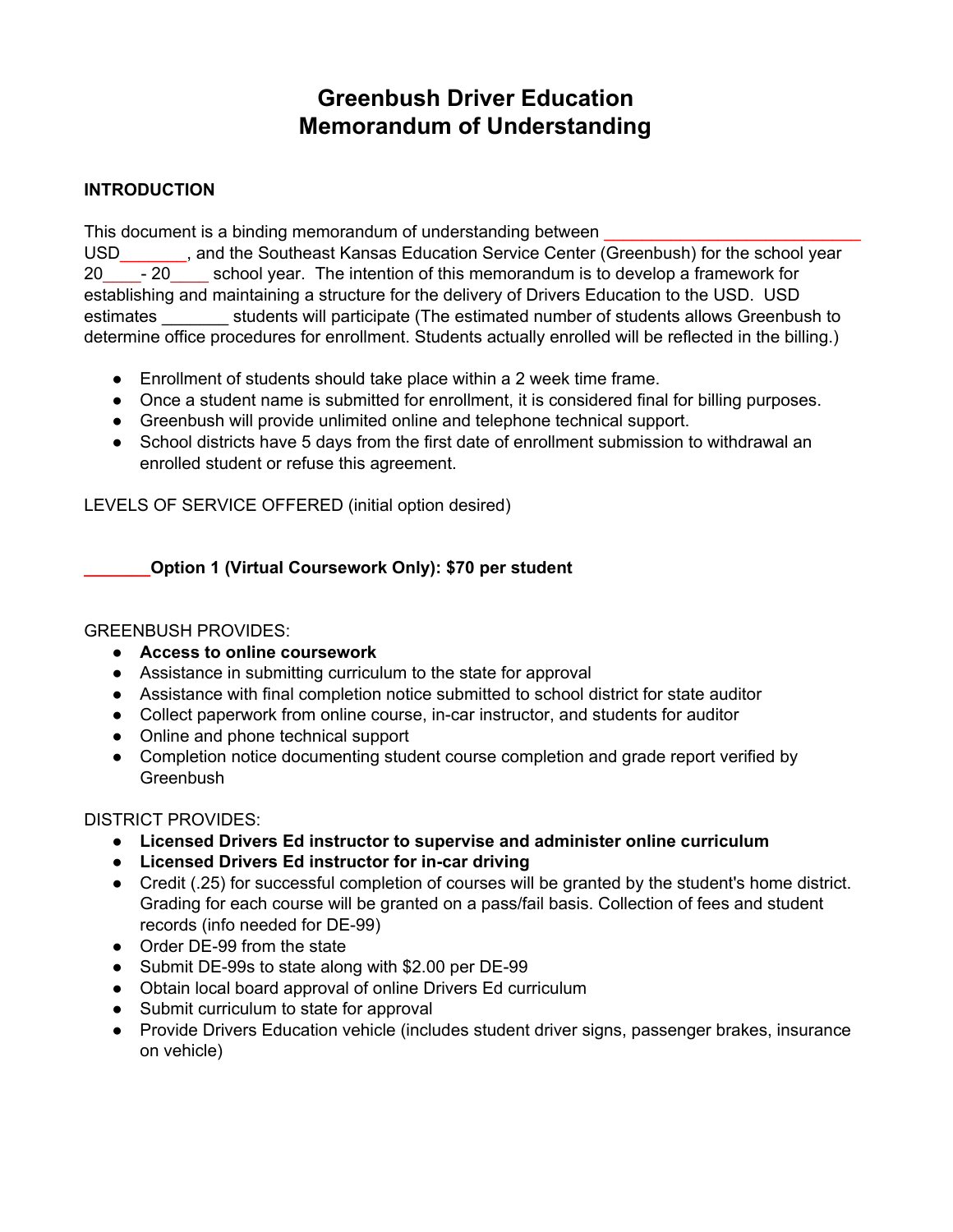# **\_\_\_\_\_\_\_Option 2 (Virtual Coursework and Virtual Instructor): \$160 per student**

# GREENBUSH PROVIDES:

- **● Access to online coursework**
- **● Licensed Drivers Ed instructor to supervise and administer online curriculum**
- Assistance in submitting curriculum to the state for approval
- Assistance with final completion notice submitted to school district for state auditor
- Collect paperwork from online course, in-car instructor, and students for auditor
- Online and phone technical support
- Completion notice documenting student course completion and grade report verified by **Greenbush**

## DISTRICT PROVIDES:

- **● Licensed Drivers Ed instructor for in-car driving**
- Credit (.25) for successful completion of courses will be granted by the student's home district. Grading for each course will be granted on a pass/fail basis. Collection of fees and student records (info needed for DE-99)
- Order DE-99 from the state
- Submit DE-99s to state along with \$2.00 per DE-99
- Obtain local board approval of online Drivers Ed curriculum
- Submit curriculum to state for approval
- Provide Drivers Education vehicle (includes student driver signs, passenger brakes, insurance on vehicle)

# **\_\_\_\_\_\_\_Option 3 (Virtual Coursework, Virtual Instructor, In Car Instructor): \$280 per student**

## GREENBUSH PROVIDES:

- **● Access to online coursework**
- **● Licensed Drivers Ed instructor to supervise and administer online curriculum**
- **● Licensed Drivers Ed instructor for in-car driving**
- Assistance in submitting curriculum to the state for approval
- Assistance with final completion notice submitted to school district for state auditor
- Collect paperwork from online course, in-car instructor, and students for auditor
- Online and phone technical support
- Completion notice documenting student course completion and grade report verified by **Greenbush**

## DISTRICT PROVIDES:

- Credit (.25) for successful completion of courses will be granted by the student's home district. Grading for each course will be granted on a pass/fail basis. Collection of fees and student records (info needed for DE-99)
- Order DE-99 from the state
- Submit DE-99s to state along with \$2.00 per DE-99
- Obtain local board approval of online Drivers Ed curriculum
- Submit curriculum to state for approval
- Provide Drivers Education vehicle (includes student driver signs, passenger brakes, insurance on vehicle)